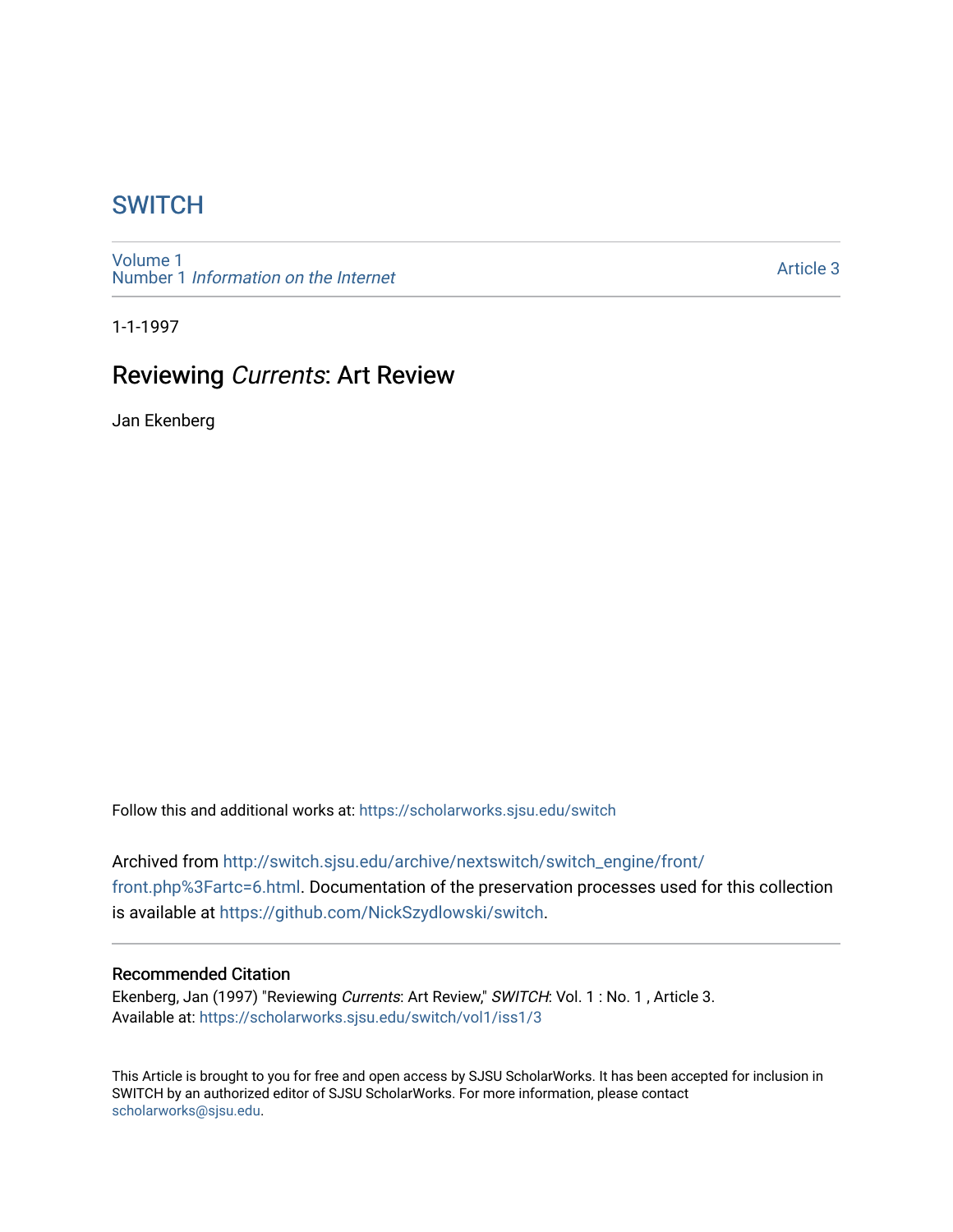SWITCH **[all](file:///Users/nszydlowski/Desktop/websites%20copy/Switch%20Journal/switch.sjsu.edu/archive/nextswitch/switch_engine/front/front.php.html) [#1](file:///Users/nszydlowski/Desktop/websites%20copy/Switch%20Journal/switch.sjsu.edu/archive/nextswitch/switch_engine/front/front.php_cat%3d5.html) [#2](file:///Users/nszydlowski/Desktop/websites%20copy/Switch%20Journal/switch.sjsu.edu/archive/nextswitch/switch_engine/front/front.php_cat%3d6.html) [#3](file:///Users/nszydlowski/Desktop/websites%20copy/Switch%20Journal/switch.sjsu.edu/archive/nextswitch/switch_engine/front/front.php_cat%3d7.html) [#4](file:///Users/nszydlowski/Desktop/websites%20copy/Switch%20Journal/switch.sjsu.edu/archive/nextswitch/switch_engine/front/front.php_cat%3d8.html) [#5](file:///Users/nszydlowski/Desktop/websites%20copy/Switch%20Journal/switch.sjsu.edu/archive/nextswitch/switch_engine/front/front.php_cat%3d9.html) [#6](file:///Users/nszydlowski/Desktop/websites%20copy/Switch%20Journal/switch.sjsu.edu/archive/nextswitch/switch_engine/front/front.php_cat%3d10.html) [#7](file:///Users/nszydlowski/Desktop/websites%20copy/Switch%20Journal/switch.sjsu.edu/archive/nextswitch/switch_engine/front/front.php_cat%3d11.html) [#8](file:///Users/nszydlowski/Desktop/websites%20copy/Switch%20Journal/switch.sjsu.edu/archive/nextswitch/switch_engine/front/front.php_cat%3d12.html) [#9](file:///Users/nszydlowski/Desktop/websites%20copy/Switch%20Journal/switch.sjsu.edu/archive/nextswitch/switch_engine/front/front.php_cat%3d13.html) [#10](file:///Users/nszydlowski/Desktop/websites%20copy/Switch%20Journal/switch.sjsu.edu/archive/nextswitch/switch_engine/front/front.php_cat%3d14.html) [#11](file:///Users/nszydlowski/Desktop/websites%20copy/Switch%20Journal/switch.sjsu.edu/archive/nextswitch/switch_engine/front/front.php_cat%3d15.html) [#12](file:///Users/nszydlowski/Desktop/websites%20copy/Switch%20Journal/switch.sjsu.edu/archive/nextswitch/switch_engine/front/front.php_cat%3d16.html) [#13](file:///Users/nszydlowski/Desktop/websites%20copy/Switch%20Journal/switch.sjsu.edu/archive/nextswitch/switch_engine/front/front.php_cat%3d17.html) [#14](file:///Users/nszydlowski/Desktop/websites%20copy/Switch%20Journal/switch.sjsu.edu/archive/nextswitch/switch_engine/front/front.php_cat%3d18.html) [#15](file:///Users/nszydlowski/Desktop/websites%20copy/Switch%20Journal/switch.sjsu.edu/archive/nextswitch/switch_engine/front/front.php_cat%3d19.html) [#16](file:///Users/nszydlowski/Desktop/websites%20copy/Switch%20Journal/switch.sjsu.edu/archive/nextswitch/switch_engine/front/front.php_cat%3d20.html) [#17](file:///Users/nszydlowski/Desktop/websites%20copy/Switch%20Journal/switch.sjsu.edu/archive/nextswitch/switch_engine/front/front.php_cat%3d21.html) [#18](file:///Users/nszydlowski/Desktop/websites%20copy/Switch%20Journal/switch.sjsu.edu/archive/nextswitch/switch_engine/front/front.php_cat%3d44.html)**



#### nformation on the

#### **Reviewing** *Currents* **Art Review**

**[Jan Ekenberg](file:///Users/nszydlowski/Desktop/websites%20copy/Switch%20Journal/switch.sjsu.edu/archive/nextswitch/switch_engine/front/users.php_w%3d9.html)** on Jan 1 1997 **[issue 01](file:///Users/nszydlowski/Desktop/websites%20copy/Switch%20Journal/switch.sjsu.edu/archive/nextswitch/switch_engine/front/front.php_cat%3d5.html)**

+ + + +

**Despite the fact that the art works in the** *Currents* **show at Holmes Fine Art Gallery are all chosen from the field of computer and electronic art, it's hard - or impossible -- to feel that they are functioning within a common discourse. That's not necessarily a problem, but often I got the feeling that the pieces de-charged each other rather than the opposite.** 

Holmes Fine Arts Gallery Feb. 11th - April 28th (ongoing) 89 South 1st St. San Jose, California

Despite the fact that the art works in the *Currents* show at Holmes Fine Art Gallery are all chosen from the field of computer and electronic art, it's hard -- or impossible -- to feel that they are functioning within a common discourse. That's not necessarily a problem, but often I got the feeling that the pieces de-charged each other rather than the opposite, which shows how carefully one has to dispose the space in a show with this many participants (27 artists).

Guy Marsden and Bruce Cannon are two well-known artists that work with intricate technology and a slick aesthetic, though Cannon's style visually involves a more grayscale mechanical approach compared to Marsden's hi-tech electronic take. In the strongest of Cannon's pieces you interact and swallow your laugh. The piece, **"Poser #2"**, a ball- (eye-?) shaped sensor on an adjustable "arm," becomes afraid as you approach. Another, called **"Donation Box"**, accepts your bill and chews it to shreds. His pieces interact with you but only to reject -- even if you pay, you get nothing back.

Marsden's pieces are nicer to the viewer. His expressed positivism towards science shines through, even though he writes that his **"Digital Numeric Relevator"**..."satirize[s] our implicit trust in electronic [...] information." That feeling gets even more distinct in his large and visually fascinating piece **"Luminosa Medosa"** which doesn't reach beyond a modernistic investigation into shape and colour. While the future that Marsden shows seems bright, or at least as fascinating as Star Trek, Cannon tells us about dystopia; he's an art world Huxley or Gibson.

**"Father Structure"** is a sculpture by Timothy Ryan. From a distance it has a rather complex and aggressive look to it, but as you get closer and start to realize its subtler qualities it becomes an intimate and poetic piece. Inside the tangle of bars and twigs there are mechanical devices that move a couple of slides, projecting them onto a small sheet of glass. The image is a back and forth "morph" of baby to man, man to baby, which most of the time creates the uncanny image of a "ghost." The sculpture's strength is how it reflects on the gap between roughness and intimacy. His other works in the show do not really take advantage of that dichotomy. The amount of information on an index level (i.e., all the colours, glue, strings and other things) seems to move the attention away from the wholeness of the piece. The tactile and complex surface, which I believe is one of his major concerns, becomes problematic. They become overwhelming, without stringency or integrity.

ds9559595959595959-